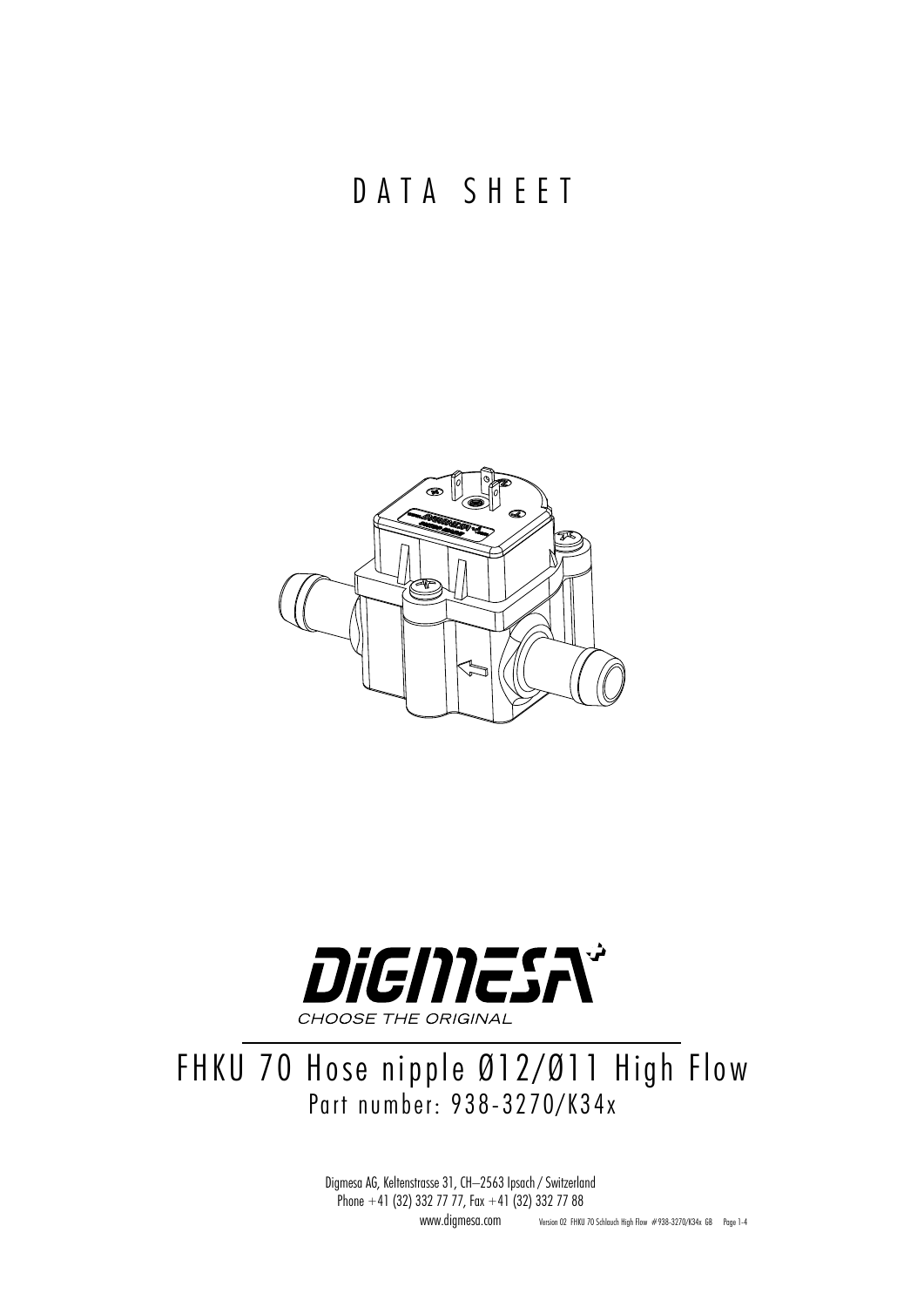## General Description

The FHKU Flowmeter is a general-purpose device; specially for higher throughputs of up to approx. 11.50 l/min. It is employed for measuring, regulating or metering and guarantees most precise measurement of fluid quantities. In addition, a pulse generator integrated into the flowmeter guarantees a practically unlimited useful life.

**Specific applications:** Linear inlet and outlet, compact design, great working range, depending on the nozzle diameter. High precision, robust storage, suitably for continuous operation.

#### **Approvals / Standards**

EN55014-1:00+A1:01+A2:02, EN61000- 6-3:01+A11:04 , IEC61000-6-3:06(ed.2.0), EN61000-3-2:06, IEC61000-3-2:05(ed.3.0), EN61000-3-3:95+A1:01+A2:05, IEC61000- 3-3:94+A1:01+A2:05(Cons.ed 1.2), EN55014-2:97+A1:01, EN61000-6-1:01, IEC61000-6-1:05(ed.2)

 $\overline{\mathsf{MSE}}$   $\mathcal{\mathcal{L}}$ 

|         |                                                     |                                       | COMPONENT              |  |
|---------|-----------------------------------------------------|---------------------------------------|------------------------|--|
| ata:    |                                                     | <b>Electrical connection ratings:</b> |                        |  |
|         | from $1.4$ $V$ min                                  | Power supply:                         | $+3.8$ to $+24$ VDC    |  |
|         | max. 1900 rpm                                       | Consumption:                          | $<$ 8 mA               |  |
| :uracy: | $+/- 2.0\%$                                         | Signal connection:                    | Open collector NPN     |  |
|         | $< +/- 0.25%$                                       | Signal voltage:                       | O VDC GND              |  |
| ange:   | $-10^{\circ}$ C to $+100^{\circ}$ C                 |                                       | (saturation $<$ 0.7 V) |  |
|         | 14 $\degree$ F to 212 $\degree$ F                   | Signal load:                          | max. 20 mA             |  |
| ì.      | 20 bar at 20 $\degree$ C<br>290 psi /68 $\degree$ F | Leakage current:                      | max. $10 \mu A$        |  |
|         |                                                     | Connections:                          | 3Pin- AMP 2.8 x 0.8 mm |  |
| ition:  | Horizontal *                                        | Signal:                               | Square-wave output     |  |
|         | $\emptyset$ 7.0 mm                                  |                                       |                        |  |

**Material:** Housing: PPS 40%GF Bearing pin: Ceramic Nozzle: Ø 7.0mm O-ring: MVQ (Silikon) FPM (Viton) / EPDM on request Turbine: PVDF 2 Magnets (4 Magnets on request) Magnets: Ceramic Sr Fe O (not in contact with the medium) Screws: PT-screws Inox A2 **Technical d** 

| Flow rate:          | from $1.4$ $V$ min                                   |  |  |
|---------------------|------------------------------------------------------|--|--|
| Speed:              | max. 1900 rpm                                        |  |  |
| Measuring accuracy: | $+/- 2.0%$                                           |  |  |
| Repetition:         | $< +/- 0.25%$                                        |  |  |
| Temperature range:  | $-10^{\circ}$ C to $+100^{\circ}$ C<br>14°F to 212°F |  |  |
| Pressure range:     | $20$ har at $20^{\circ}$ C<br>290 psi /68°F          |  |  |
| Mounting position:  | Horizontal *                                         |  |  |
| Nozzle size:        | $070$ mm                                             |  |  |
|                     |                                                      |  |  |

ವ  $\mathsf{I}\mathsf{N}$  $\sim$  $7.30$  $9.20$ 











DIGMESA electronic circuitry is always designed for operation with DIGMESA flowmeters. Please note the following if connecting to other electronic circuitry:

•The flowmeter does not supply an output voltage but switches the signal terminal to 0 V ground (actuated) or leaves it open (non-actuated)

•There must be a pull-up resistor between power supply  $+$  and signal depending on electronic circuitry!

We reserve the right to make modifications in the interests of technical progress. The content of the content of the interests of technical progress. Version 02 FHKU 70 Schlauch High Flow #938-3270/K34x GB Page 2-4

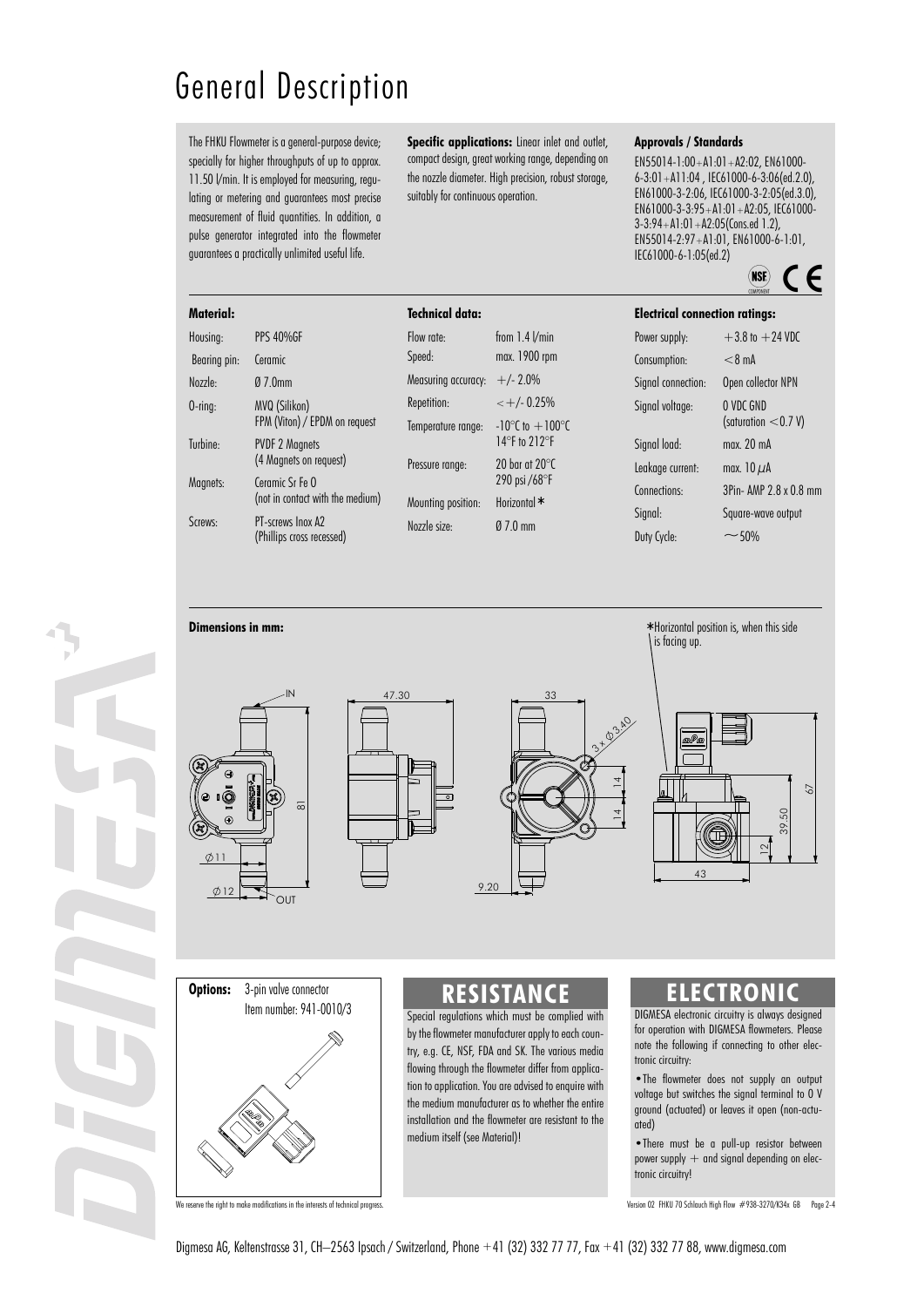# Interface Connection: Examples Open Collector



We reserve the right to make modifications in the interests of technical progress. The company of the company of the company of the company of the company of the company of the company of the company of the company of the

Digmesa AG, Keltenstrasse 31, CH–2563 Ipsach / Switzerland, Phone +41 (32) 332 77 77, Fax +41 (32) 332 77 88, www.digmesa.com